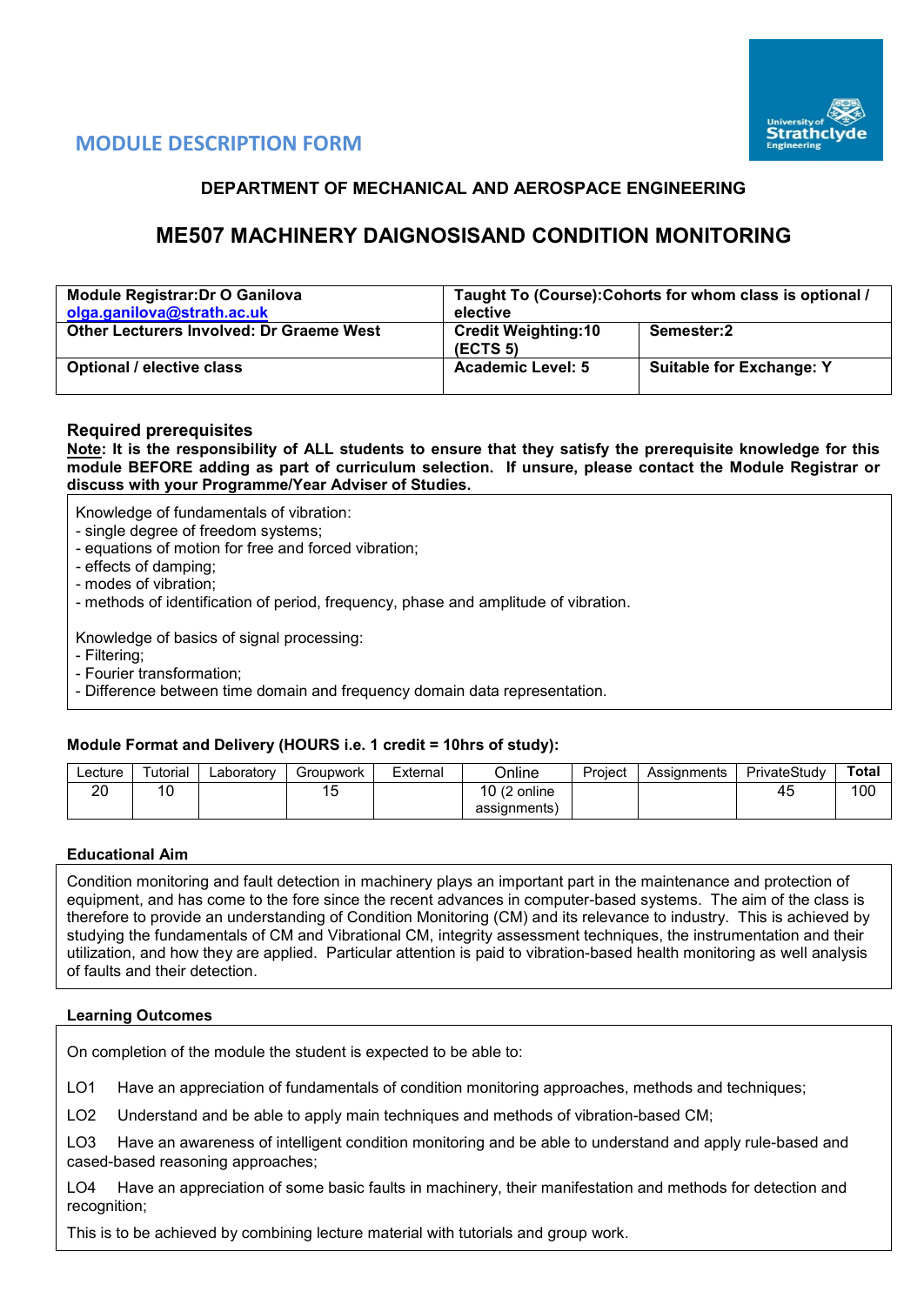#### **Syllabus**

The module will teach the following:

The basic idea and fundamentals of CM of machines. This will include application, advantages and alternatives as well as fundamental techniques of CM. Detailed consideration of Vibrational CM and its applications, including measurements, typical signals and data processing, application of sensors and transducers. An introduction to intelligent condition monitoring, knowledge engineering and case study applications of rule- and case-based reasoning approaches. Different types of faults and techniques of their detection will be introduced and discussed in details. Intelligent CM and its industrial applications. Non-destructive testing techniques and innovations in zero-maintenance and self-monitoring.

## **Assessment of Learning Outcomes**

### **Criteria**

For each of the Module Learning Outcomes the following criteria will be used to make judgements on student learning:

- LO1
	- C1. The ability to explain the main maintenance strategies and suggest relevant ones for simple equipment.
	- C2. Ability to recognise the main monitoring strategies and explain their main applications for simple equipment.
	- C3. Ability to analyse random and harmonic signals, determine their main characteristics and be able to predict their behaviour.

### $LO2$

C4. The ability to analyse the dynamics and vibration of simple systems and machinery in terms of characteristics of vibrational behaviour.

LO3

- C5. The ability to apply rule- and case-based reasoning approaches to example problems in the context of rotating machinery diagnosis.
- C6. The ability to describe the process of designing an expert system for decision support, including the role of knowledge engineering in extracting and codifying human expertise.

LO4

- C7. Ability to distinguish between different machinery faults in terms of the frequency range where they can be first detected.
- C8. Be aware and be able to estimate the characteristic frequencies and the parameters through which some basic machinery faults can be detected and estimated.

The standards set for each criterion per Module Learning Outcome to achieve a pass grade are indicated on the assessment sheet for all assessment.

### **Principles of Assessment and Feedback**

*(within Assessment and Feedback Policy a[t:https://www.strath.ac.uk/professionalservices/staff/policies/academic/\)](https://www.strath.ac.uk/professionalservices/staff/policies/academic/)*

Assessment is performed as:

- a course work based on the group work on a case study with an individual submission made online through a MyPlace quiz, answering open-ended questions on the analysis of the case and
- an online assessment performed using a quiz with variety of questions through MyPlace.

Feedback is given in different forms:

- Immediate self-directed feedbackthrough in-class discussions and questions
- Online written feedback from the Case Study coursework through MyPlace
- Informal feedback will be provided at regular tutorial sessions primarily through verbal discussion with individuals or groups.
- Online feedback from the Online Assessment through MyPlace
- Individual feedback will be provided by requested through email.

### **Assessment Method(s) Including Percentage Breakdown and Duration of Exams** *(individual weightings)*

| Online Assessment<br>(Quiz) |          |                |           |         | Coursework<br>(Case Study) |        | <b>Practical</b> | <b>Project</b> |           |  |
|-----------------------------|----------|----------------|-----------|---------|----------------------------|--------|------------------|----------------|-----------|--|
| <b>Number</b>               | Month(s) | Duration       | Weiahtina | Number  | Weiahtina                  | Number | Weighting        | Number         | Weighting |  |
|                             | Mar      | 1 <sub>h</sub> | 30%       |         | 70%                        |        |                  |                |           |  |
| $*$ LO3                     |          |                |           | $*$ LO1 | ∟02, LO4                   | *      |                  |                |           |  |

*\* L/Os:Indicate which Learning Outcomes (L01, L02, etc) are to be assessed by exam/coursework/practical/project as required.*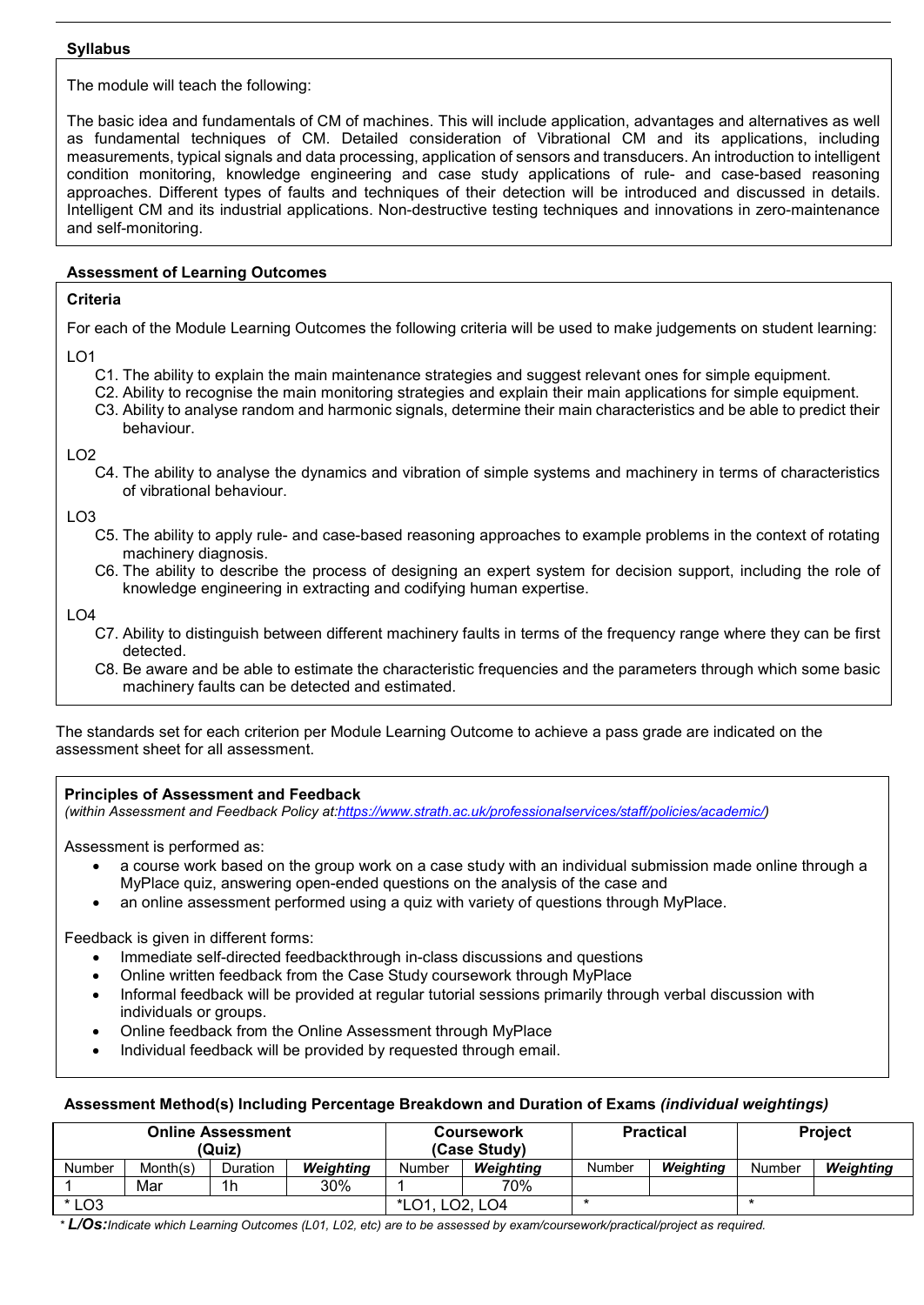**Coursework / Submissions deadlines (***academic weeks***):**

The coursework should be submitted on Monday of week 7. Marks for this assessment will be released in week 10. Online assessment will be completed during week 10.

**Students are required to gain a pass mark for both parts of assessment.**

## **Resit Assessment Procedures:**

Resubmission of an alternative^^coursework(s) prior to commencement of the August exam diet.

**^^Students must contact the module Registrar for details as soon as results confirm that a resit is required.**

## **PLEASE NOTE:**

**Students must gain a summative mark of 50% to pass the module. Students who fail the module at the first attempt will be re-assessed before the August diet. This re-assessment will consist entirely of coursework. No marks from any previous attempts will be transferred to a new resit attempt.**

#### **Recommended Reading**

**\*\*\*Purchase recommended \*\*Highly recommended reading\*For reference (do NOT purchase)**

\*\*H. Ahmed, A.K. Nandi, Condition monitoring with vibration signal. Compressive sampling and learning algorithms for rotating machines.

\*\*P.Girdhar, C. Scheffer, Practical machinery vibration analysis and predictive maintenance

\*\*M.Adams, Rotating machinery analysis - from analysis to troubleshooting

#### **Additional Student Feedback**

*(Please specify details of when additional feedback will be provided)*

*There will be an additional feedback session if required*

| Date                                                    | ıme | ~~<br>Nc |
|---------------------------------------------------------|-----|----------|
| [BC)<br>nnnn<br>Anri<br>date<br>exact'<br>וווער<br>---- | ™ВС | טס       |

Session: 2021-22

#### **Approved:**

**Course Director Signature: E Henderson**

**Date of Last Modifications: 31/08/2021**

(Updated July2021)